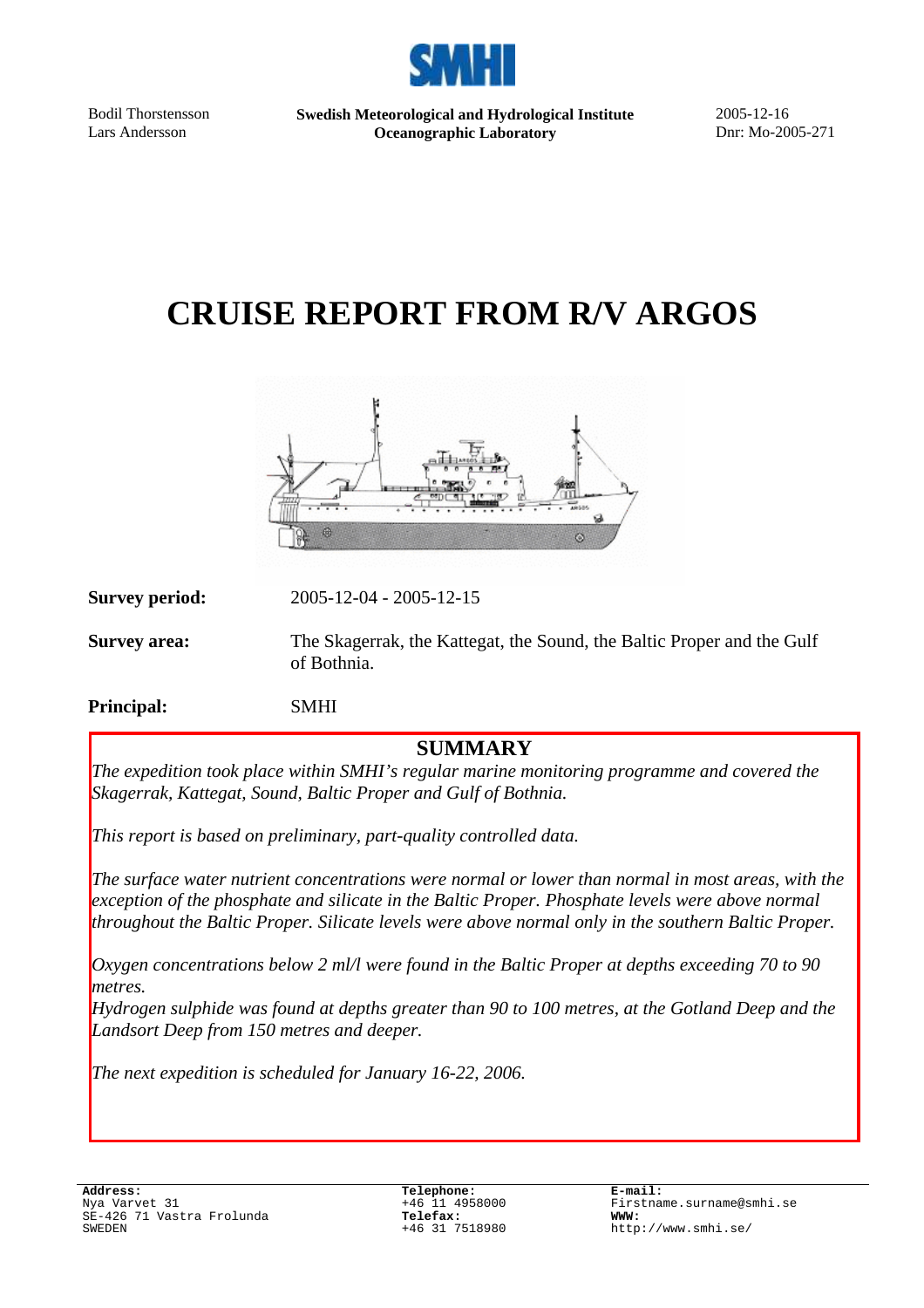

# **PRELIMINARY RESULTS**

The cruise, part of the SMHI's ordinary monitoring programme, began in Kalmar on December 4 and ended in Gothenburg on December 15.

The dominant weather during the first half of expedition consisted of moderate to weak winds from southeast to northeast. Air temperature was a few degrees above zero, except in the Bothnian Bay, where it was below zero. The second week started and ended with gale force winds from west to northwest. During the days in between, winds were weak to moderate. Air temperature was ca. 7° centigrade.

During this expedition a widespread sampling of humic substances was carried out with frequent sampling stations distributed over the whole screening area.

#### **The Skagerrak**

Surface water temperatures were ca. 7°C in the whole area. Surface salinity varied between 28 and 30 psu and the halocline was found at a depth of 10 metres.

Nutrient concentrations in surface water showed normal levels: phosphate ca.0.5, nitrate+nitrite 3.5- 5 and silicate 4.5-7.5 µmol/l. High concentrations of ammonia were measured at the station P2 in the southeast, and at intermediate depths at station Å17 in the central part.

#### **The Kattegat and the Sound**

Surface water temperatures were around 5°C, which is normal for the season. Halocline and thermocline was found at the same depth, at 15-20 metres. In the Sound these were shallower, at about 10 metres. Surface salinity was normal in the Kattegat, just above 20 psu. It was above normal in the Sound, ca. 19.5psu at Drogden in the southernmost part, due to a southward current. Phosphate concentrations in the surface layer were somewhat below normal, between 0.25 and 0.40 µmol/l. The sum of nitrate and nitrite varied from 0.2 to 1.5 µmol/l and silicate between 2 and 8 µmol/l. For both parameters, these concentrations are clearly below normal.

High chlorophyll fluorescence was detected in the homogeneous surface layer in the whole area. The lowest oxygen concentration in deep water was observed at W Landskrona, in the Sound, with 3.3 ml/l, corresponding to saturation of slightly more than 50%.

#### **The Baltic Proper**

Surface water temperatures were in the range 5 to  $7^{\circ}$ C, which is normal for the time of year. Thermocline and halocline were found at the same depth and began at 40-60 metres. Surface phosphate concentration varied between 0.4 and 0.8 umol/l, lowest in the north and highest in the Bornholm Basin. These concentrations are above normal, especially in the southern parts. Silicate concentrations varied between 8.5 and 13.5 µmol/l, lowest in the east, highest in the north and southwest. This is higher than normal for the Arkona and Bornholm areas but typical for the rest of the area. Nitrate + nitrite concentrations were just below normal or normal for the time of vear: 1 to 2.9  $\mu$ mol/l.

In the Arkona Basin, oxygen conditions were good. In the remainder of the Baltic Proper oxygen concentrations below 2 ml/l were found at depths exceeding 70 to 90 metres.

Hydrogen sulphide was found in an intermediate layer at 80 metres in the Bornholm Deep. Close to the bottom oxygen concentrations were 1.8 ml/l. In the Western, Northern and Eastern Gotland Basins, hydrogen sulphide was found at depths exceeding 90 to 100 metres, with the exception of the Landsort and Gotland Deeps, where it was found from 150 metres.

#### **The Gulf of Bothnia**

Surface water temperatures in the Bothnian Bay varied between 3.6 and 5.3°C (RR7 on the Swedish side and RR1 on the Finnish side respectively). In the Bothnian Sea surface temperatures were between 3.1 and 6.0°C, where the lowest temperature was measured at the Swedish side (SR3) and the highest in southeast near the Finnish coast (SR8). At Solovjeva, in the Åland Sea, the temperature was 3.8°C and at the Sill to the south of it, 5.6°C.